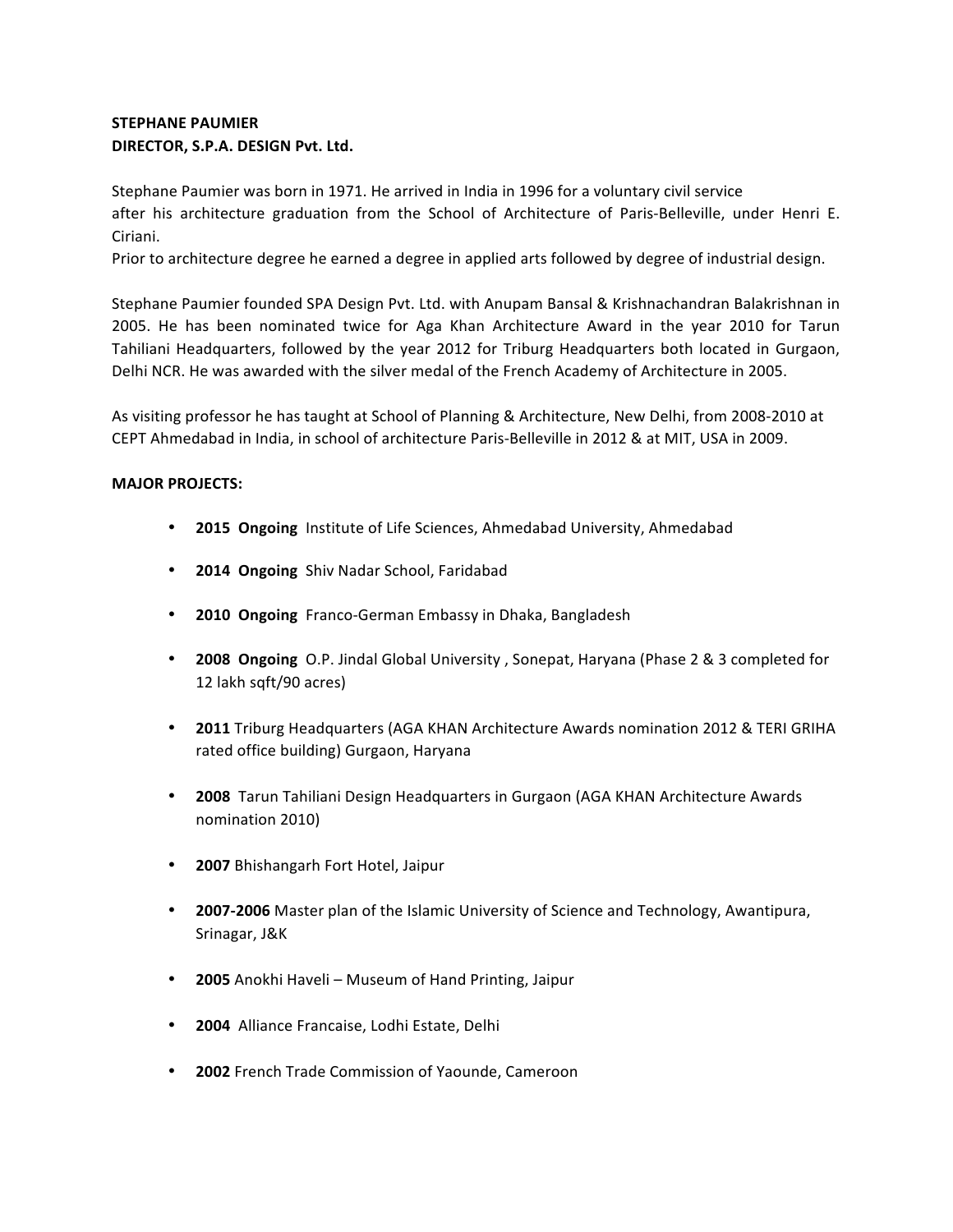- 2002 Residence of French Trade Commisioner, Sundernagar, New Delhi
- **2002-2001** Extension for French Institute of Pondicherry, Pondicherry

## **MAJOR PUBLICATIONS:**

- 2015 Indian Architect & Builder September
- **2015** Design detail March
- **2014** Domus Magazine May & June
- **2014** Architectural Digest, 50 most Influential names in Indian Architecture and Design, April
- **2013** Architectural Guide Delhi, Anupam Bansal
- **2013** Ecole de Paris, Pixelhouse, Korea
- 2011 Architecture in India since 1990, Rahul Mehrotra, Pictor
- **2010** Architecture Review Magazine London, Young Indian Practices
- **2008** Contemporary Indian Architecture, Jagan Shah, Roli & Janssen
- 2007 Modern Architecture of Delhi, Random House Book
- 2006 Indian Architect & builder No 18-06- March Alliance Française de Delhi
- **2006** Vol.57 No 4, The Anokhi Museum of Hand Printing
- 2005 India Modern, Timeless Books, Michael Freeman, Timeless Books
- **2004** A+D Young Enthused Architect, April
- **2003** A+D Volume 22/03 March Institutional Architecture Awards
- **2003** D'Architecture No 132-Octobre 2003, Institut Français de Pondichery, Inde
- **2002** A+D Volume 19/01 January Alliance Française competition
- **2000** A+D Volume 17/01 Jan-Feb French Resource Center